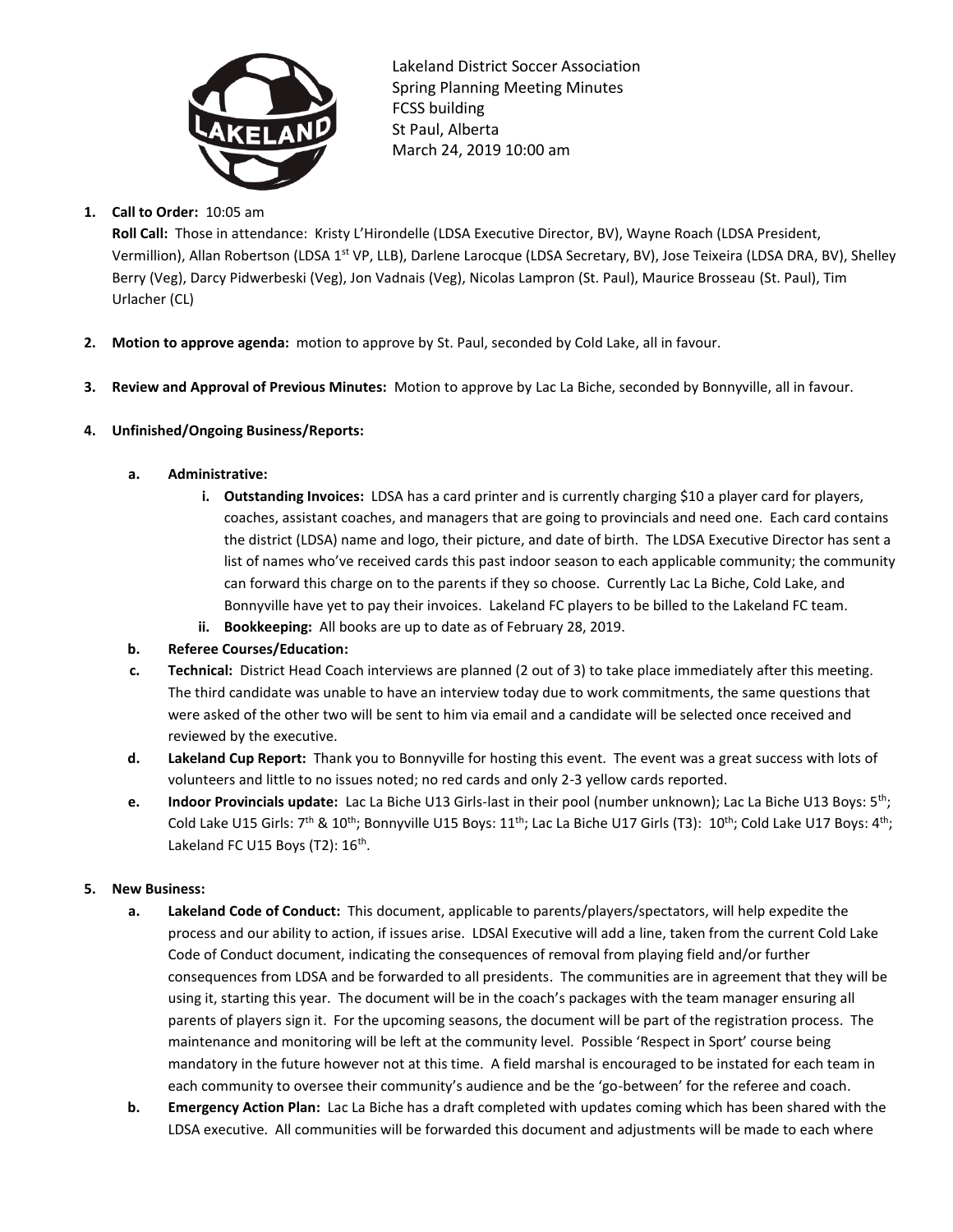applicable. i.e. field locations, site specifics, contact numbers, emergency accessibility, special conditions (flooding, etc.). If the community is hosting an event, then the specifics of the building(s) should be included as well.

# **c. Competition:**

- **i. Outdoor League Play**
	- **a) Referee Scheduling:** The community Referee Directors are to schedule for their own community's events.
	- **b) New Format:** Last outdoor season we went to a 5 game per team format where each team had at least 5 games scheduled each, typically one a week. This has received positive feedback from all communities and will continue for this outdoor season.
	- **c) Teams:** Team lists will need to be submitted to the LDSA Executive by **April 15th** .
	- **d) Travelling:** Games between communities involve travelling and is had been decided a number of years ago that the acceptable distance would be anything within a 2 hour timeframe. There have been concerns brought up regarding the difficulty of parents making it to games in other communities that are approximately 2 hours away and/or the lateness for the children travelling during nights of those games. The communities agreed that anytime there is an issue with a specific game that the coaches of said game were to discuss possible alternatives however in the absence of coming to an agreement that the scheduled games times and locations were to be followed. The 2 hour guideline remains in effect.

## **ii. Outdoor Lakeland Cup:**

- **a) Hosting:** undetermined as yet. Communities putting their name in for consideration: Cold Lake, Vermillion, & Vegreville
- **b) Dates:** possible dates: June 14 16 & June 21 23, 2019 Cold Lake offered to host U15 & U19 June 14 – 16 Vegreville offered to host U13 & U17 June 21 – 23
- **c) Referee Coordinator:** one needs to be appointed for each community that hosts. Not mandatory that the referee be certified.
- **d) Schedule**: To be announced on June 5<sup>th</sup>, no changes to be made afterward.
- **e) Rosters**: ASA roster template will be submitted by the coach/manager of every team 1 week prior to Lakeland Cup. No changes from last year's process.
- **iii. Provincials**:
	- **a) Outdoor**:Vermillion is interested if they do not get to host Lakeland Cup.
- **iv. Tournaments:** if you want the tournaments sanctioned then get the dates to the executive director ASAP.

**May 25th** - Vermillion Spring Classic U7 & U9

**May 26th** – Vermillion Spring Classic U11

**June 1st** – St. Paul U7 & U9

**June 2nd** – St. Paul U11 (possibly)

**June 8th** – Bonnyville Mini Tournament U7 – U11

U11 groups – travel teams: suggestion of 3 league games for this group as an introduction to league play. Vegreville – 1 travel team

Lac La Biche – 1 travel team

Cold Lake – 1 travel team

Bonnyville – all good to travel

A U11 Lakeland Cup tournament possible and will be determined once all schedules and teams are determined.

**v. Out of District Participation:** ASA has a travel permit and will cost players money for out of Province travel. All players/teams travelling out of district should have notified the Lakeland office prior to leaving.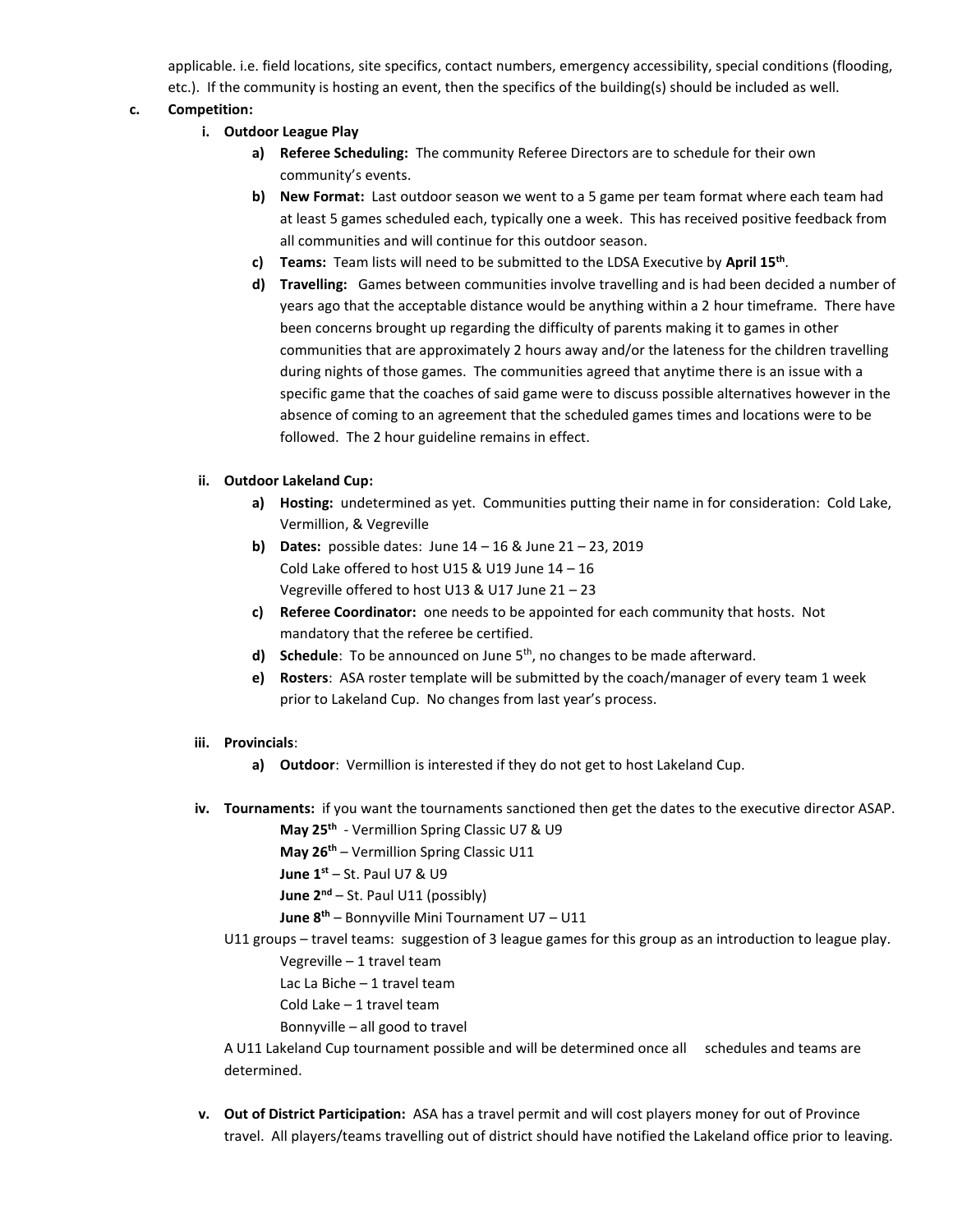#### **vi. Mini Programs**:

- **a)** U5 3v3 **no keeper**
- **b)** U7 5v5 **includes keeper**
- **c)** U9 7v7 **includes keeper**
- **d)** U11 8v8 **includes keeper**
- **vii. CRC & NCCP**: Ensure managers are listed on the coach's page and that all players are labelled with the age group that they are playing in not necessarily registered in. i.e. a U11 playing with a U13 team will need to be listed as a U13 player.
- viii. **ASA Meeting**: Steve, Kristy, Wayne & Jose attended in Edmonton on Feb. 22-24<sup>th</sup> in Calgary. Steve Cupit was elected as Rural Director for ASA.
- ix. Tier III: The following communities are interested as noted below. Tryouts are to take place June 9<sup>th</sup> in St. Paul.
	- **a) St. Paul –** Boys U17 T3 (possibly a U15 T3 team as well)
	- **b)** Bonnyville Boys U15 T2
	- **c) Vermillion** Girls U15 T3

### **d. Calendar Events:**

- **i. Outdoor Admin:**
	- **a)** Player Registration fees May 15th
	- **b)** Player Registration forms completed May 15
	- **c)** Tier IV Provincial Team Declarations June 11
	- **d)** Tier IV Rosters June 25
	- **e)** Tier III Provincial Team Declaration June 25
	- **f)** Tier III Rosters July 27
	- **g)** New Player Registration May 31 (**firm**)
	- **h)** Adult Provincial Declarations June 1
	- **i)** Adult Provincial Roster August 20

#### **ii. Outdoor League Play:**

- **a)** League Play Registration (all tiers) April 15 to include: Number of teams participating, age group, gender
- **b)** field names, nights of play, time of practices (all games to start at 7pm)
- **c)** blackout dates submitted April 15
- **d)** League Start Date May 6 (weather permitting)

#### **iii. Outdoor Lakeland Cup**

- **a)** Lakeland Cup Registration & Fees May 15
- **b)** Roster Changes (including coaching staff) 7 days prior to your Lakeland Cup date(s)

#### **iv. Outdoor Provincials**

- **a)** Tier IV Provincial Rosters into office June 26
- **b)** ASA Provincial Dates (Tier IV Rural) July 5 -7
- **c)** ASA Tier II & III Provincials August  $9 11$
- **d)** Senior Soccerfest August 30 September 2

#### **v. Referee Courses**